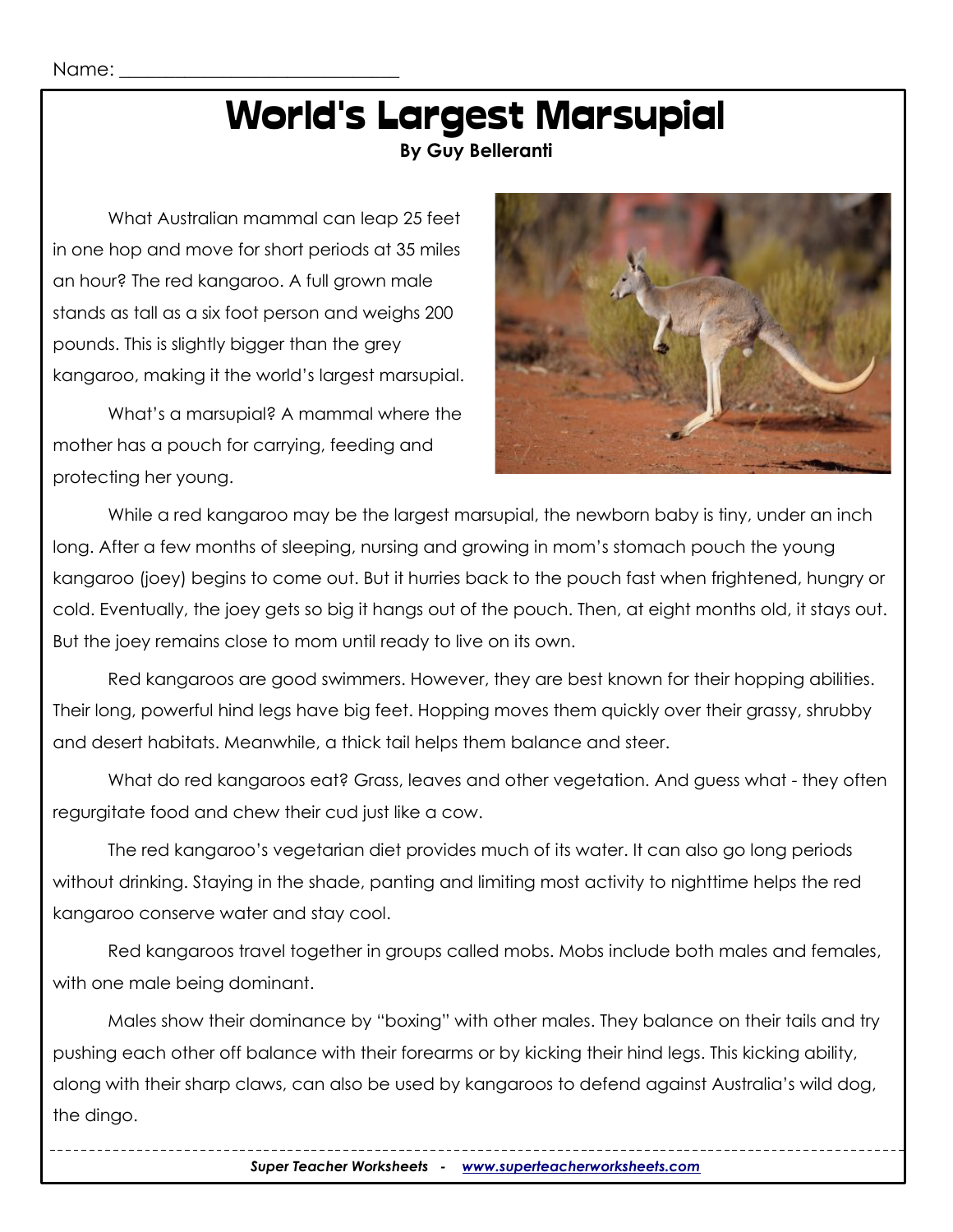

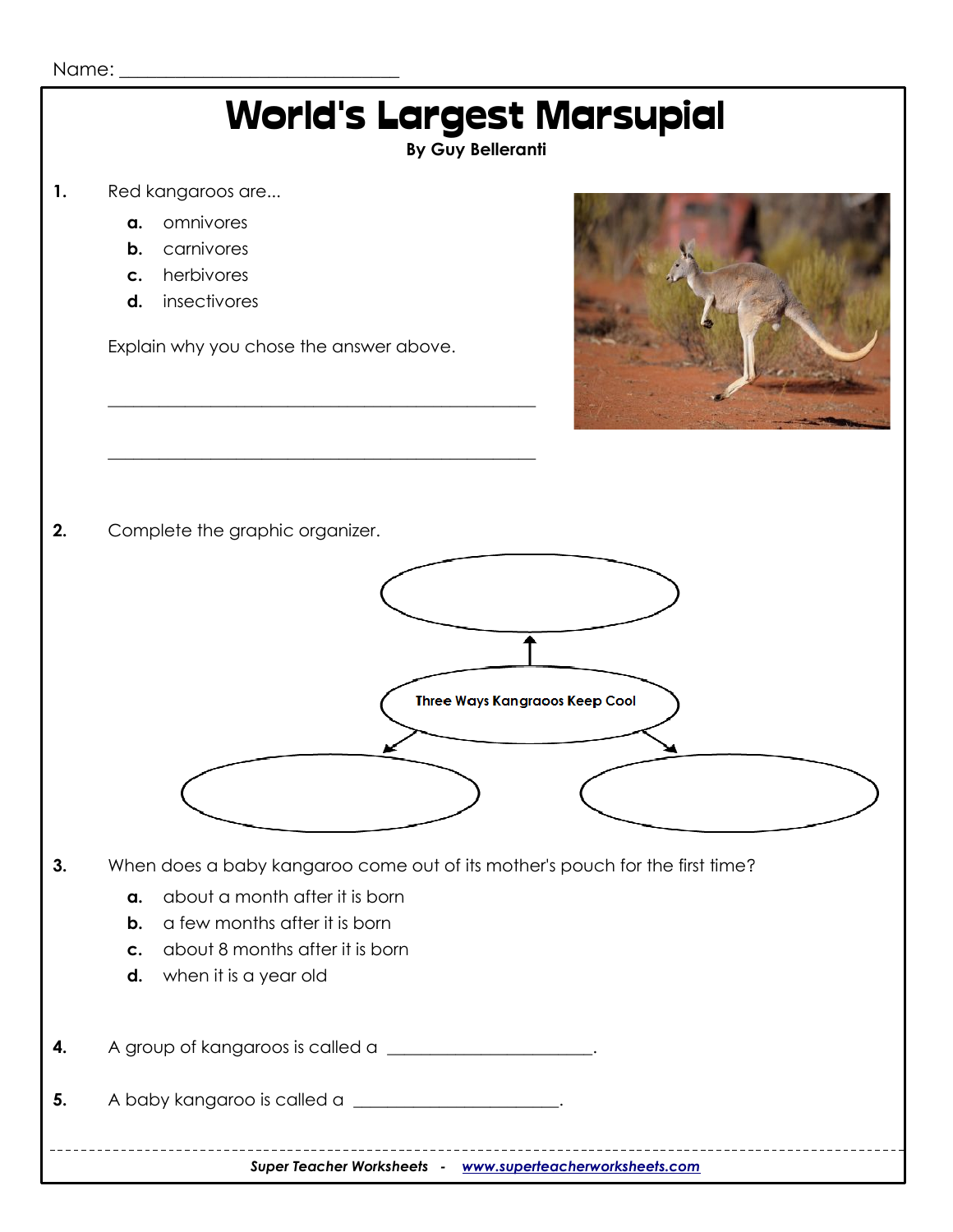| <b>World's Largest Marsupial</b><br><b>By Guy Belleranti</b>                                                                                                         |                                                             |
|----------------------------------------------------------------------------------------------------------------------------------------------------------------------|-------------------------------------------------------------|
| The scrambled words below are vocabulary words from the<br>article. Unscramble each word and write it on the line. Please<br>be sure each word is spelled correctly. |                                                             |
| <u> 1989 - Johann John Stein, markin f</u>                                                                                                                           | nodig                                                       |
|                                                                                                                                                                      | <b>hint:</b> type of wild dog in Australia                  |
| 2.                                                                                                                                                                   | lpae                                                        |
|                                                                                                                                                                      | hint: long, high jump                                       |
| 3.                                                                                                                                                                   | onativeget                                                  |
|                                                                                                                                                                      | <b>hint:</b> plants                                         |
|                                                                                                                                                                      | igptann                                                     |
|                                                                                                                                                                      | <b>hint:</b> breathing heavily to cool off                  |
| 5.                                                                                                                                                                   | drtees                                                      |
|                                                                                                                                                                      | <b>hint:</b> place that is dry most of the time             |
| 6.                                                                                                                                                                   | gndceomin                                                   |
|                                                                                                                                                                      | <b>hint:</b> power over others; controlling                 |
| 7.                                                                                                                                                                   | pmisualar                                                   |
|                                                                                                                                                                      | <b>hint:</b> type of mammal in which the mother has a pouch |
|                                                                                                                                                                      | for carrying her young                                      |
|                                                                                                                                                                      | Super Teacher Worksheets - www.superteacherworksheets.com   |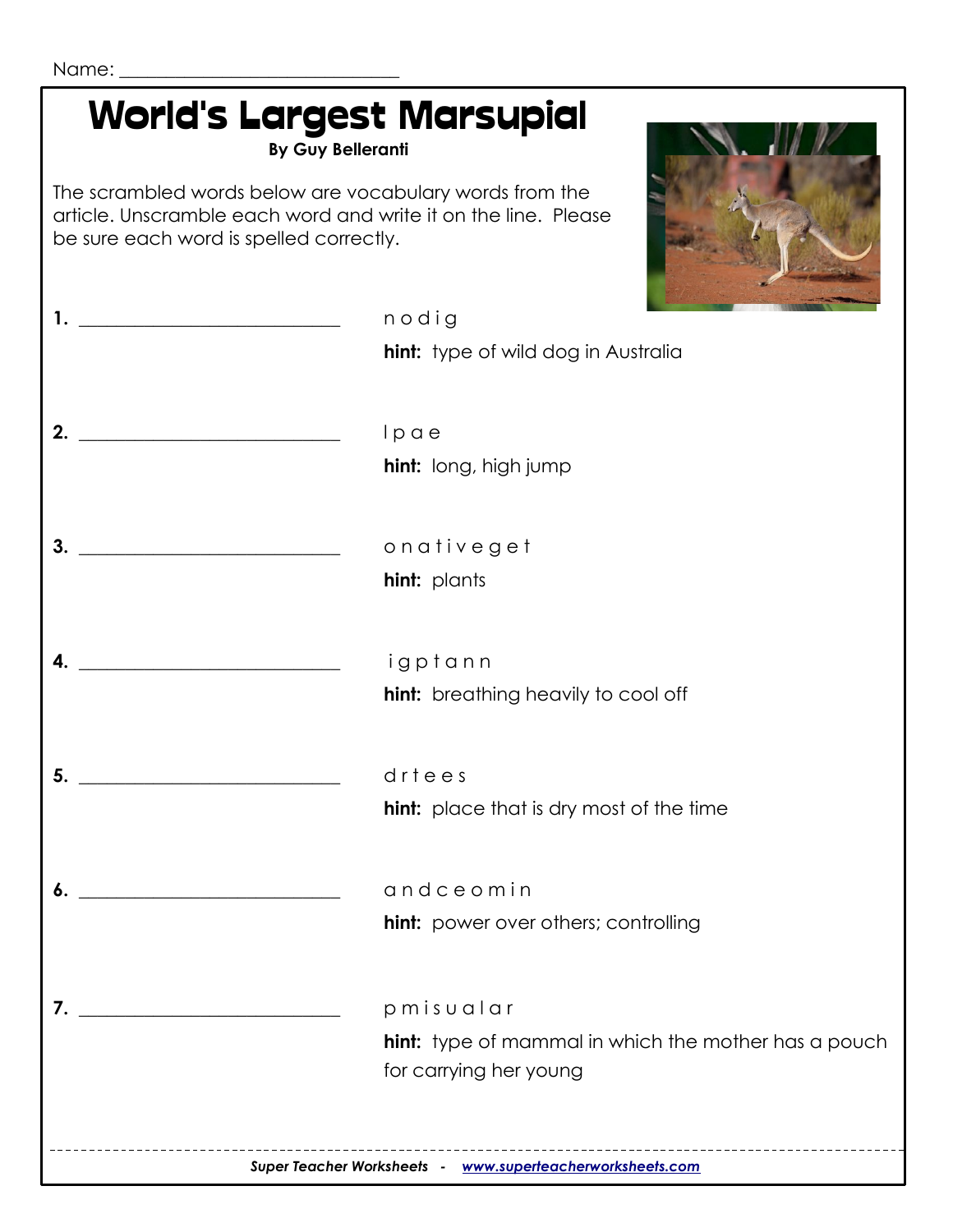

### World's Largest Marsupial

#### **By Guy Belleranti**

- **1.** Red kangaroos are...
	- **a.** omnivores
	- **b.** carnivores
	- **c. herbivores**
	- **d.** insectivores

Explain why you chose the answer above.

**Herbivores, like the red kangaroo, eat only plant life.**



**2.** Complete the graphic organizer.



- **3.** When does a baby kangaroo come out of its mother's pouch for the first time? **b** 
	- **a.** about a month after it is born
	- **b. a few months after it is born**
	- **c.** about 8 months after it is born
	- **d.** when it is a year old
- **4.** A group of kangaroos is called a **mob**.
- **5.** A baby kangaroo is called a **joey**.

*Super Teacher Worksheets - [www.superteacherworksheets.com](http://www.superteacherworksheets.com/)*